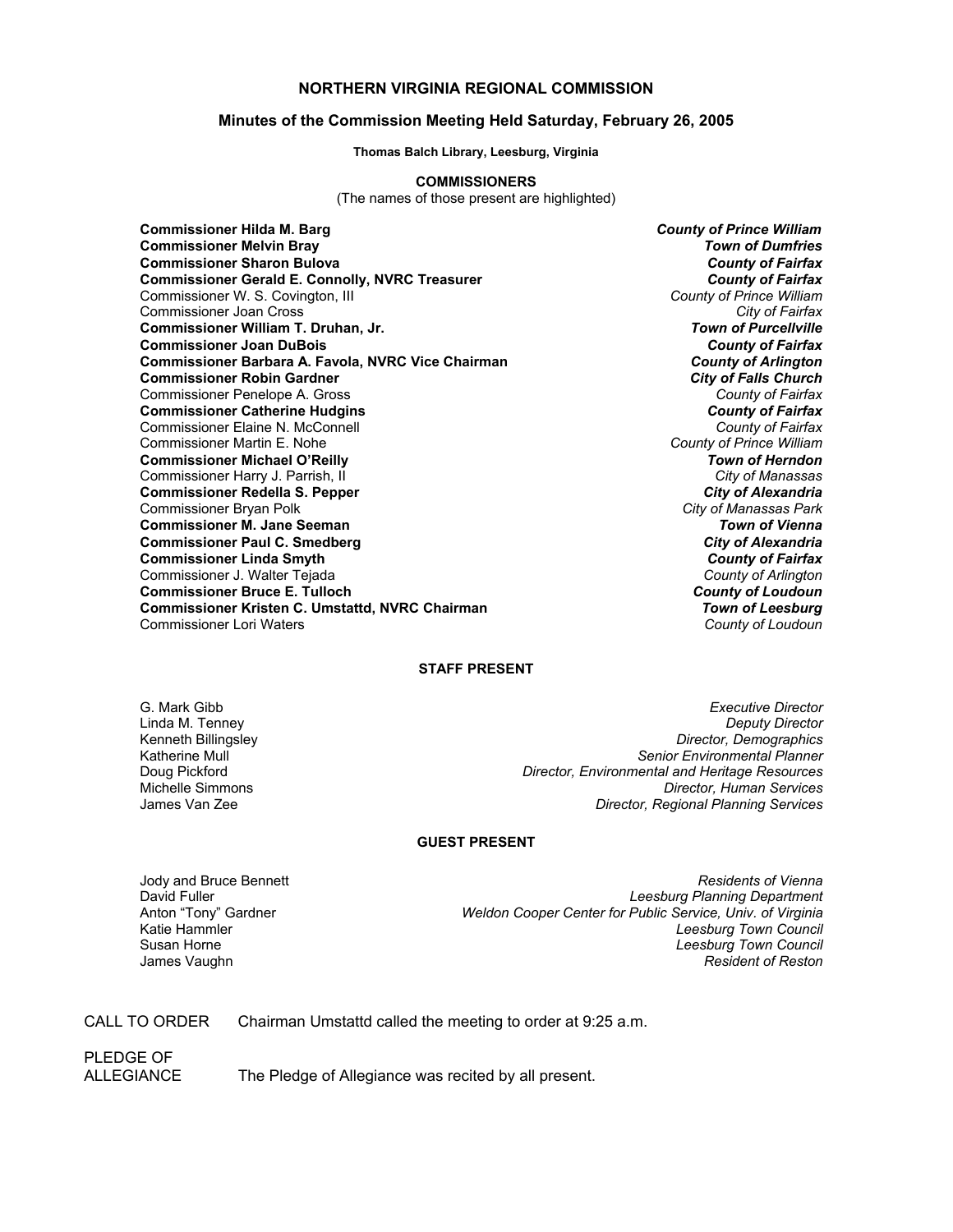Summary Minutes of the Commission February 26, 2005 Page 2

## AUTHORIZATION TO SIGN LETTER OF AGREEMENT FOR MEDIA BUYING

SERVICES A motion was made to approve Resolution No. P05-06. The motion was seconded and unanimously adopted.

# STRATEGIC PLANNING

SESSION Mr. Anton Gardner of the Weldon Cooper Center for Public Service, University of Virginia, facilitated the Commission's Strategic Planning Session.

> Mr. Gardner began the session by asking Commissioners to reply in turn to the question, "What do you hope to accomplish today?" Replies included the following:

- Define NVRC's purpose, mission and focus;
- Establish what direction or niche NVRC should take;
- Exchange information; learn more about NVRC and all the member governments;
- Enhance regional collaboration on shared problems;
- Make NVRC more effective, as a body of elected officials that speaks for Northern Virginia;
- Find a way to build NVRC's profile and image.

 Mr. Gardner then explained it had been agreed previously that a segment of the meeting would provide an opportunity for each jurisdiction to discuss its challenges. He again solicited Commissioners opinions in turn, and recorded the replies on flip chart paper, signifying the frequency with which some issues were mentioned repeatedly.

 At the conclusion of this segment, Commissioner Connolly summarized the remarks by all Commissioners into the following "top 10 regional issues":

•Transportation

 Traffic congestion, HOV, HOT lanes, telecommuting, Metro funding, pedestrian connections, VRE, Dulles rail, 2030 update plan

• Public safety

 Gangs, emergency preparedness and homeland security, 9-1-1 financing (telecom tax threat), regional aid compacts, citizen corps

• Environment

 Chesapeake Bay imperatives, solid waste challenges, air quality non-attainment, open space/ land acquisition, recreational facilities

• Demographic shifts

 Aging population, undocumented residents, day laborers, diversity recruitment challenge, language, social services (prenatal care, uninsured, domestic abuse)

• Affordable housing

 Preservation, Affordable Dwelling Units, use of nonprofit and for-profit partners for magnet housing, homelessness, residential overcrowding, workforce (magnet) housing

• Economic development

 DoD and BRAC, relationship with military community, regional competitiveness, technology advantage, knowledge-based workers, Dulles airport, role of federal government

• Education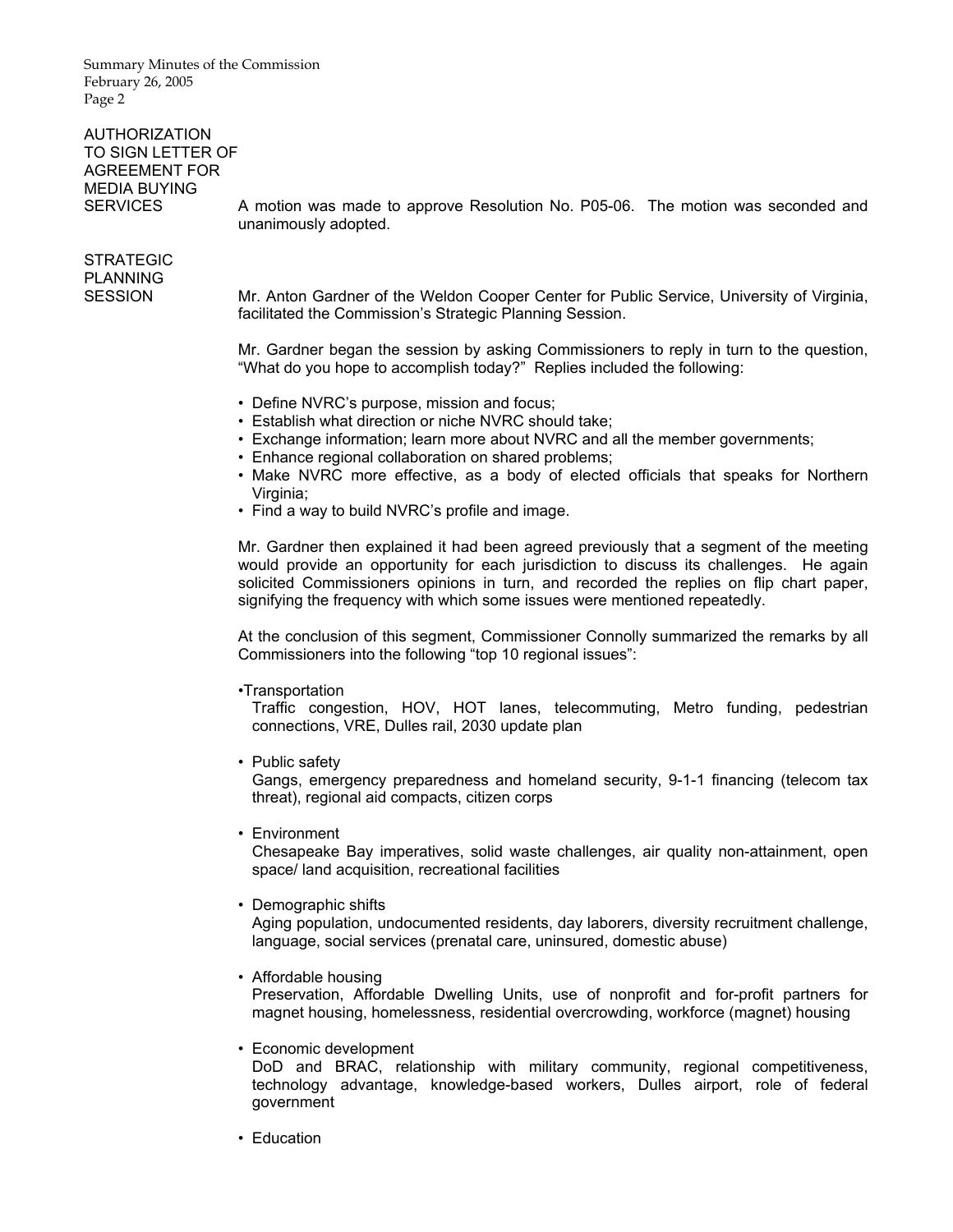Early learning initiative, financing of education (composite index), demographic challenge, school construction/ renovation, Standards of Learning, No Child Left Behind, universities and colleges – higher education role with economic development

- Growth and development (urbanization) "Reality Check": 2 million people/ 1.6 million jobs in the region by 2030, redevelopment and revitalization, growth management/ land use policies, better use of public land, relationship with military, "smart growth"
- Financing local government Revenue diversification, public-private partnerships, reliance on property tax, state unfunded mandates, car tax
- Dillon rule

General Assembly accountability, Northern Virginia inequities

 Mr. Gardner next invited Commissioners to offer their opinions on the question, "What KEY THINGS are going right at NVRC now?" Replies included the following:

- Specific programs and activities addressing: Chesapeake Bay, AIDS, Potomac Heritage National Scenic Trail; demographics, environmental and human services programs; emergency preparedness activities; charrettes – community problem-solving
- Publications, including specifically the emergency preparedness brochure
- The competence, passion and accessibility of NVRC staff
- Good location, improved financial condition
- The forum for the elected officials to interact collegially and share information and experiences
- The forum for local staff to meet together
- The practice of bringing together stakeholders on issues that affect them
- The information and contacts that come through participation in NVRC
- Identification of issues; opportunity to address a wide range of issues
- The opportunity to position NVRC to be more influential in speaking/ advocating for the region with the General Assembly and others

 Mr. Gardner then asked Commissioners, "If NVRC could be all it could be, what ELSE would be going right?" Commissioners suggested that NVRC could:

- Have a more interactive legislative program with a fuller array of advocacy strategies, such as letter writing, alerts, working with interest and stakeholder groups on legislative initiatives
- Have more sharing on how issues are being addressed and what "toolboxes" or techniques can be made available to others
- Improve NVRC's profile and communications with local, state and federal elected officials; with the media and the public
- Focus the best and highest level of activity on top priority issues; establish a process for prioritizing issues and reviewing priorities regularly
- Establish partnerships with business and academic communities
- Make effective use of citizens
- Make sure NVRC does serious things that are achievable
- Create a power structure that is effective in advancing an agenda, withstanding controversy, demanding accountability from the General Assembly
- Create an internal structure that makes NVRC operate effectively; emulate what works in other regional entities
- Network with other regional commissions on common interests